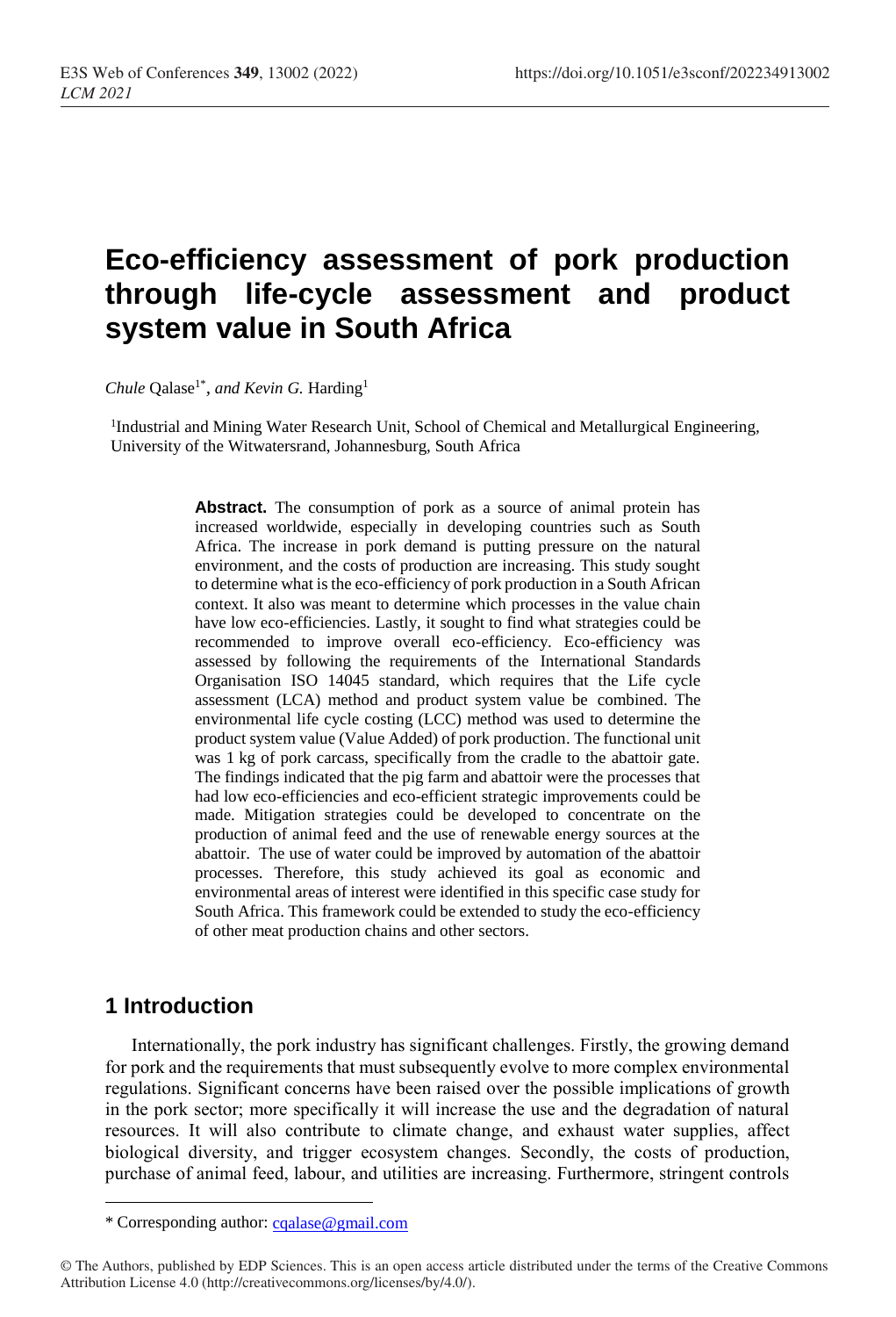are required through veterinary services to prevent an outbreak of diseases. Such issues have led to an increased interest in evaluating pig production systems' sustainability through ecoefficiency, determining their environmental and economic performances, and improving how the industry will meet future demand.

Eco-efficiency, first proposed by the World Business Council for Sustainable Development (WBCSD) in 1991, is achieved by delivering competitively priced goods and services that satisfy human needs while reducing ecological impacts and resource intensity [1]. Eco-efficiency is a relative measure that addresses the relationship between environmental performance and the value of a product system [2]. Ideally, increased ecoefficiency is achieved by reducing a product system's environmental impacts while maintaining or increasing the value produced [3].

Eco-efficiency brings many advantages to the practical application of producing goods, which can be measured from the macro-economic, meso-economic, and micro-economic stages [4,5]. Eco-efficiency is among the principles of industrial ecology intended to encourage sustainable development. Private businesses have embraced eco-efficiency as the latest business proposition [4,6]. The concept consolidates the environmental and economic pillars of sustainable development, reduces the consumption of resources, and improves environmental protection while maintaining or enhancing the manufactured product's value [4,7]. The framework has already been implemented for various products and services to demonstrate how to enhance the sustainability of companies and products such as water [8]; wastewater [9]; sewers [10]; food [11]; agriculture [12]; automotive [13] and energy [14].

Therefore, an eco-efficiency assessment can help pork meat production systems since it is a tool that decision-makers can use to measure and move towards sustainability  $[4 \& 5]$ . Eco-efficiency encourages companies to become more competitive while being more environmentally responsible at the same time. Thus, this research facilitated the integration of environmental life cycle costing (eLCC) and life cycle assessment (LCA), thereby providing an instrument with both environmental and economic performance indicators.

In this context, this study looked to the concept of eco-efficiency as an indicator for measuring the environmental aspects of products and services to minimise environmental impacts and create greater values. The results of an eco-efficiency assessment can enable decision-makers to, for example:

- Determine where economic and environmental hotspots occur in pork production.
- Determine whether it is necessary to improve the technologies used by the pork meat production processes.
- Decide on recommended appropriate strategies to address the pork meat production's environmental and economic costs; and
- Use these results for strategic decision-making processes to attain sustainable development goals for pork meat production systems.

### **2 Methods**

This research's eco‐efficiency assessment was performed according to the principles established by the ISO 14045 framework. The framework firstly requires that the environmental performance of the product system be analysed using the LCA methodology according to the ISO 14040 and 14044 specifications [16,17]. The second requirement of the framework is the determination of the economic performance of the product system. The methodological procedures of this eco-efficiency assessment study were made through the following steps based on a four-step methodology aligned with ISO 14045 standard [2]:

(i) Goal and Scope definition.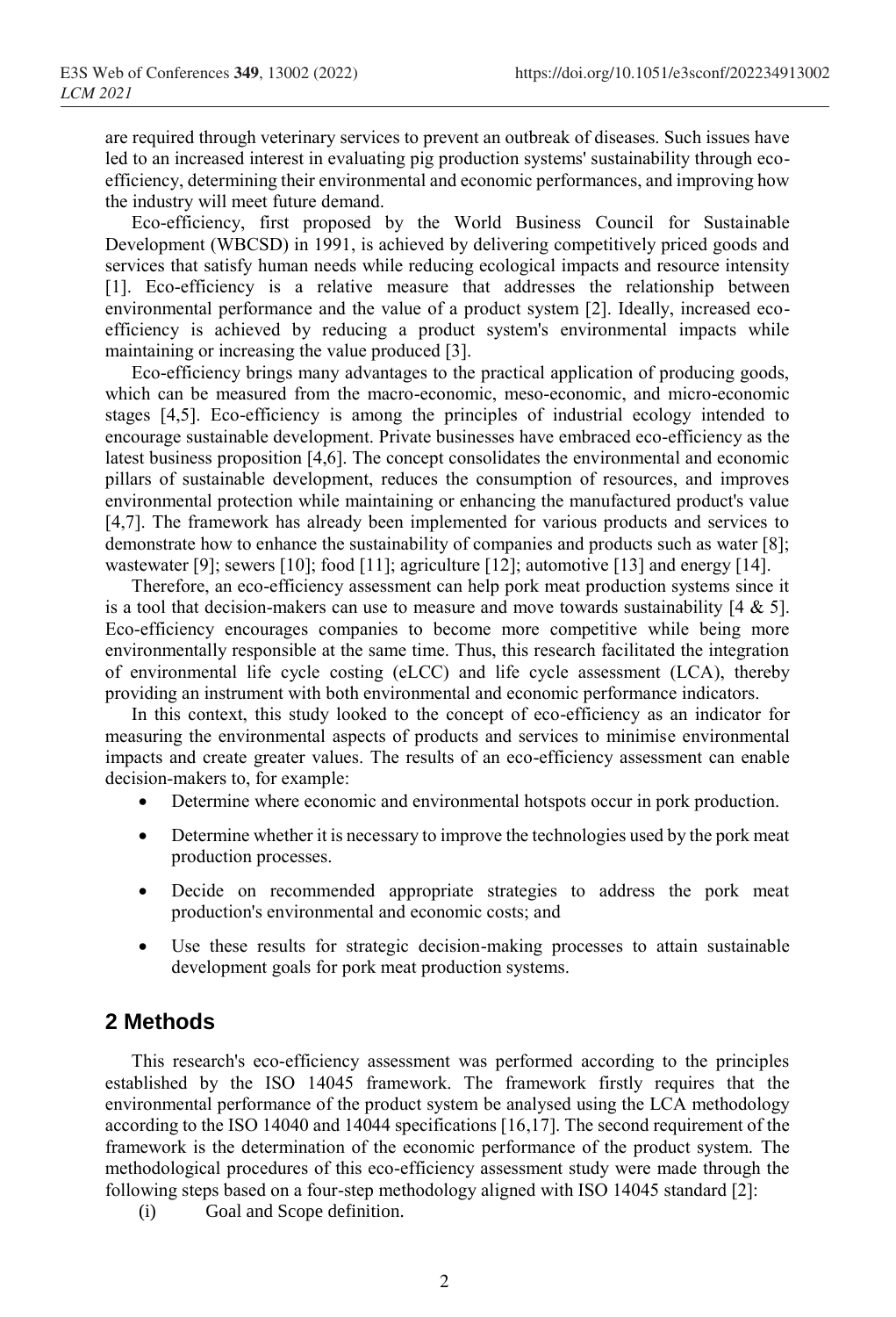- (ii) Environmental and Product System Value Assessment.
- (iii) Quantification of Eco-efficiency; and
- (iv) Interpretation.

The system boundary covered two subsystems of the pork food chain from farm to abattoir. It covered not only processes from feed production to electricity and other raw material productions (called the "foreground system" in the study), but also its background system (which accounts for all related material flows, such as energy, transport of resources, and production of chemicals). The functional unit (FU) of this study was 1 kg of pork meat.

An exhaustive Life Cycle Inventory (LCI) was drawn up to gather inventory data for the pork production processes. This included costs and data concerning the input and output flow of material and energy of the pork meat production subsystems for each stage of their life cycle, from the farm to the abattoir gate and all the raw materials needed. Whereas the ecoefficiency assessment was standardised in 2012, as per [2], many hurdles are still to be overcome to implement the standard fully to assess pork systems. The challenges included securing relevant primary and secondary data from an actual plant. Secondary data, therefore, had to be used to supplement the environmental indicators to calculate eco-efficiency.

SimaPro 9.0 software and the ecoinvent 3.5 database were used with the ReCiPe 2016 Midpoint (H) 1.03 and Endpoint as a suitable life cycle impact assessment (LCIA) method. In the LCIA, the choice was first made to use the 18 indicators at the mid-point level to determine the environmental indicator, understand which processes contributed to the production system, and identify environmental hotspots. The second choice was to quantify the LCIA results at end-point categories. The impact categories reported included: global warming potential, acidification potential, eutrophication potential, land use, water consumption, terrestrial ecotoxicity, and freshwater ecotoxicity. Additionally, nonrenewable energy consumption was modelled using the Impact 2000+ method. The damage to Human Health was expressed by Disability-Adjusted Life Years (DALY), considering the years lost to premature death and expressing the reduced quality of life due to illness in years as well.

The damage to the ecosystem quality was expressed by an aggregated unit, species.yr., which represented the local relative species loss or potentially disappeared fraction of species in terrestrial, freshwater, and marine ecosystems. Finally, the resource scarcity potential was expressed by US dollars in 2013 (USD2013), which denoted the additional costs required for mineral or fossil resource extraction in the future.

The production system's value was estimated as the sales price minus the operation costs (gross benefit), not including the investment and amortisation, determined as the VA. There were consistent system boundaries to ensure that the aim was to link the LCA and valueadded for both assessments.

As detailed earlier, eco-efficiency is measured as the ratio of economic and environmental performance or the ratio between environmental and economic performance [15]. The most common mathematical expression for eco-efficiency (Equation 1) is:

$$
Eco\text{-efficiency} = \frac{product\ or\ system\ value}{environmental\ performance} \tag{1}
$$

The main hotspots were identified as a basis for recommending alternative approaches that might minimise the environmental and economic consequences and increase the South African pig sector's eco-efficiency performance.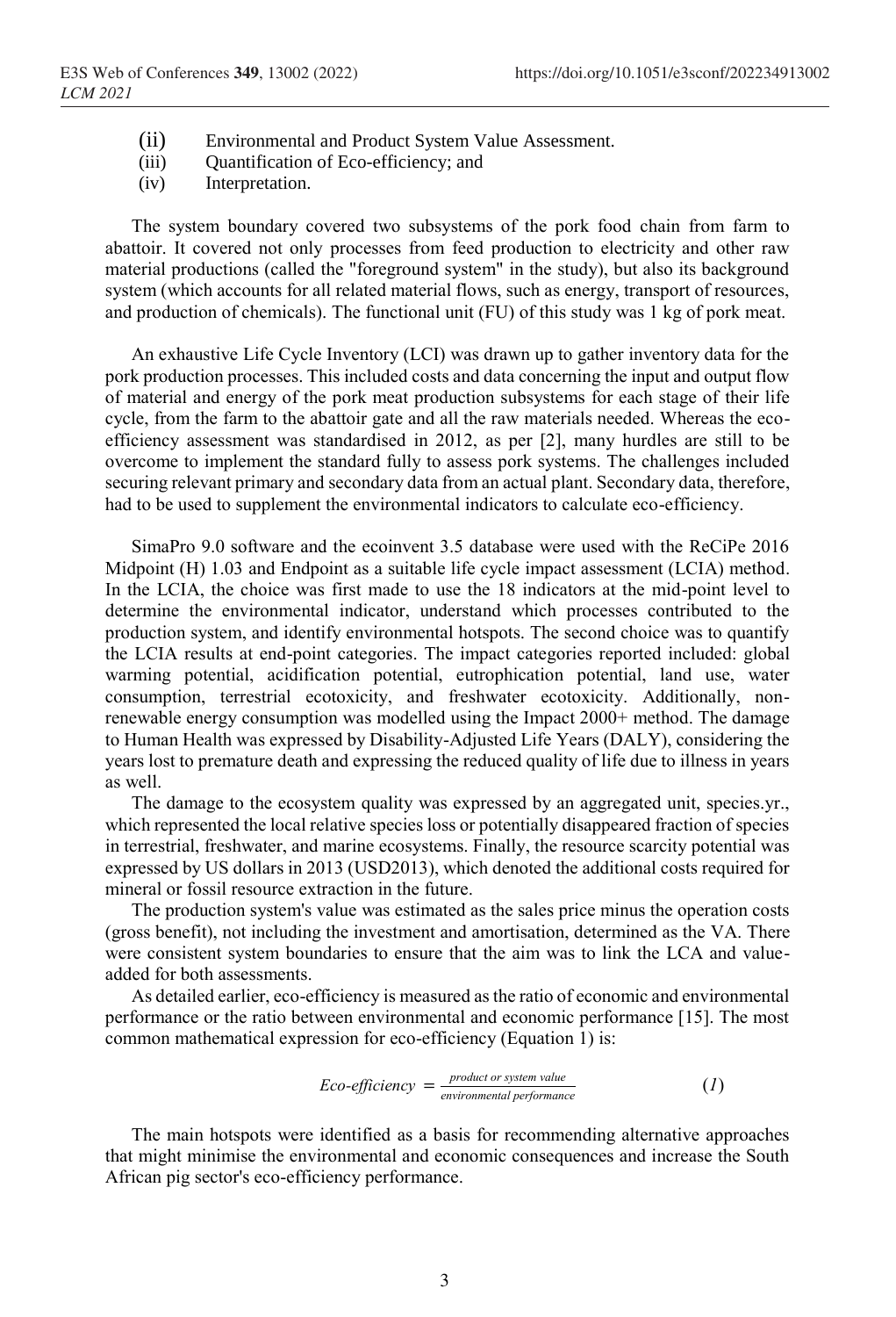#### **3 Results**

[Table 1](#page-3-0) shows the economic performance of pork production. The contributions of the main input materials and resources are shown in this table. The study shows that rearing pigs for slaughter is a costly exercise. The feed cost was the highest in the farm subsystem, specifically for maize, R10.27 /FU (49%), and wheat bran, at R 4.24 /FU (19%). Barley bran and soya bean meal were R1.54 /FU (7%) and R1.24 /FU (6%), respectively. The Rapeseed and local fish contributed R0.63 (3%) and R0.45 (2%). The electrical and Operations &Maintenance, costs R0.54 (2%) and R0.36 (2%). The costs of feed production accounted for more than 70% of all the costs at the farm. The costs of feed also affected the costs of purchasing the pig at the abattoir. This amounts to R 26.00/FU and is responsible for more than 73% of the abattoir's costs.

Natural resources used to produce these raw materials are also a significant issue of concern for this study. Energy costs at the abattoir were the second-highest costs at R 1.98/FU (6%). Abattoirs have critical energy-using equipment such as refrigeration systems and cooling towers.

<span id="page-3-0"></span>

| Subsystem    | Operation      | Cost   | $\%$<br>of<br>total | % of total pork              |
|--------------|----------------|--------|---------------------|------------------------------|
|              |                | (R/FU) | subsystem cost      | system<br>production<br>cost |
| Farm         | Maize          | 10.77  | 49                  | 19                           |
|              | Wheat bran     | 4.24   | 19                  | 7                            |
|              | Barley grain   | 1.56   | 7                   | 3                            |
|              | Rapeseed       | 0.63   | 3                   |                              |
|              | Soybean meal   | 1.24   | 6                   | $\overline{2}$               |
|              | Electricity    | 0.54   | $\overline{2}$      | 1                            |
|              | Operation and  | 0.36   | $\overline{2}$      |                              |
|              | maintenance    |        |                     |                              |
|              | Local Fish     | 0.45   | $\mathfrak{D}$      |                              |
| Abattoir     | Purchasing pig | 26.00  | 73                  | 45                           |
|              | Electricity    | 1.98   | 6                   | 3                            |
|              | Cleaning       | 0.97   | 3                   | $\overline{2}$               |
|              | Products       |        |                     |                              |
|              | Water          | 0.74   | $\overline{2}$      | 1                            |
|              | Packaging      | 0.87   | $\overline{2}$      |                              |
|              | Natural Gas    | 0.87   | $\overline{c}$      | $\mathfrak{D}$               |
|              | Operations and | 0.75   | $\overline{2}$      | 1                            |
|              | Maintenance    |        |                     |                              |
|              | Boiler         | 0.78   | $\mathfrak{D}$      | 1                            |
| <b>TOTAL</b> |                | 57.74  | 100                 | 100                          |

**Table 1.** Major Economic input of Pork Production

It is necessary to keep temperatures low at the facility to keep meat free from pathogen risks. As a result, electricity costs are incredibly high as more energy is required to run these systems. These were followed by the cleaning chemicals, which were at R 0.97 /FU (3%). Abattoirs need a thorough cleaning regime to mitigate the enormous risks associated with food safety. Therefore, chemicals are used to clean the surfaces to eliminate any potential for the growth of pathogens, viruses, and bacteria that might impact human life. Consequently,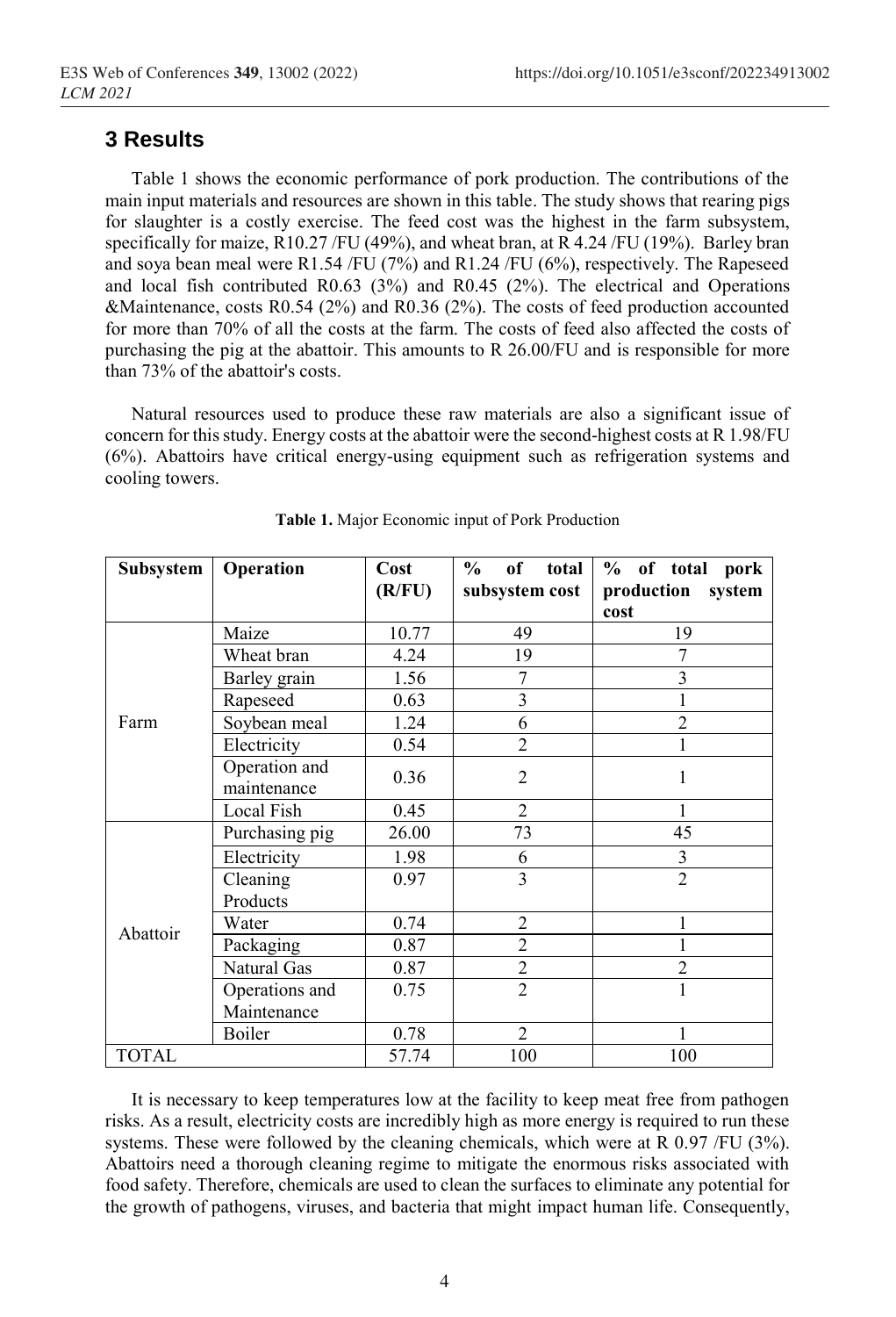it results in an enormous volume of water being used in the process. In terms of the water balance of the abattoir operations, cleaning is responsible for most water use. The costs of water and packaging were R0.87 /FU (2%) and R 0.78 /FU (2%), respectively. The use of natural gas was at a high cost of R 0.87 /FU (2%). Interestingly, the boiler's running at the abattoir also attracted R 0.78/FU (2%) costs by purchasing wastewater treatment chemicals. The O&M costs contributed R0.75 (2%). The Value-Added for the whole pork product system was determined to be R17, 16/FU.

**[Table](#page-4-0)** *2* below shows the environmental performance of pork production at mid-point and end-point levels.

<span id="page-4-0"></span>**Table 2:** Environmental characterisation indicators for the production-midpoint and endpoint values

| <b>Impact category</b>                  | Unit                     | <b>Total</b>                      |
|-----------------------------------------|--------------------------|-----------------------------------|
| <b>Midpoint</b>                         |                          |                                   |
| Non-renewable energy                    | MJ primary               | 36.5                              |
| Terrestrial ecotoxicity                 | $kg$ 1,4-DCB             | 6.56                              |
| Land use                                | m <sub>2</sub> a crop-eq | 5.38                              |
| Global warming                          | $kg CO2 - eq$            | 4.03                              |
| Water consumption                       | m <sup>3</sup>           | 1.98                              |
| Terrestrial eutrophication              | $g$ P-eq                 | 0.87                              |
| Fossil resource scarcity                | g oil-eq                 | 0.75                              |
| Terrestrial acidification               | $g SO2$ -eq              | 0.16                              |
| Stratospheric ozone depletion           | kg CFC-11-eq             | $2.73 \times 10^{-5}$             |
| Ionising radiation                      | kBq Co-60-eq             | $1.22 \times 10^{-2}$             |
| Ozone formation, human health           | $kg NOx$ -eq             | $1.16 \times 10^{-2}$             |
| Fine particulate matter formation       | $kgPM2.5 - eq$           | $8.26 \times 10^{-3}$             |
| Ozone formation, terrestrial ecosystems | $kg NOx$ -eq             | $1.18 \times 10^{-2}$             |
| Marine eutrophication                   | kg N-eq                  | $4.55 \times 10^{-3}$             |
| Freshwater ecotoxicity                  | $kg$ 1,4-DCB             | $1.75 \times 10^{-2}$             |
| Marine ecotoxicity                      | $kg$ 1,4-DCB             | $1.27 \times 10^{-2}$             |
| Human carcinogenic toxicity             | $kg$ 1,4-DCB             | $2.35 \times 10^{-2}$             |
| Mineral resource scarcity               | kg Cu-eq                 | $1.10 \times 10^{-2}$             |
| Endpoint                                |                          |                                   |
| Human health                            | <b>DALY</b>              | $9.63 \times 10^{-6}$             |
| Ecosystem                               | species. yr              | $4.87 \times 10^{-8}$             |
| Resources                               | <b>USD2013</b>           | $1.\overline{81 \times 10^{-01}}$ |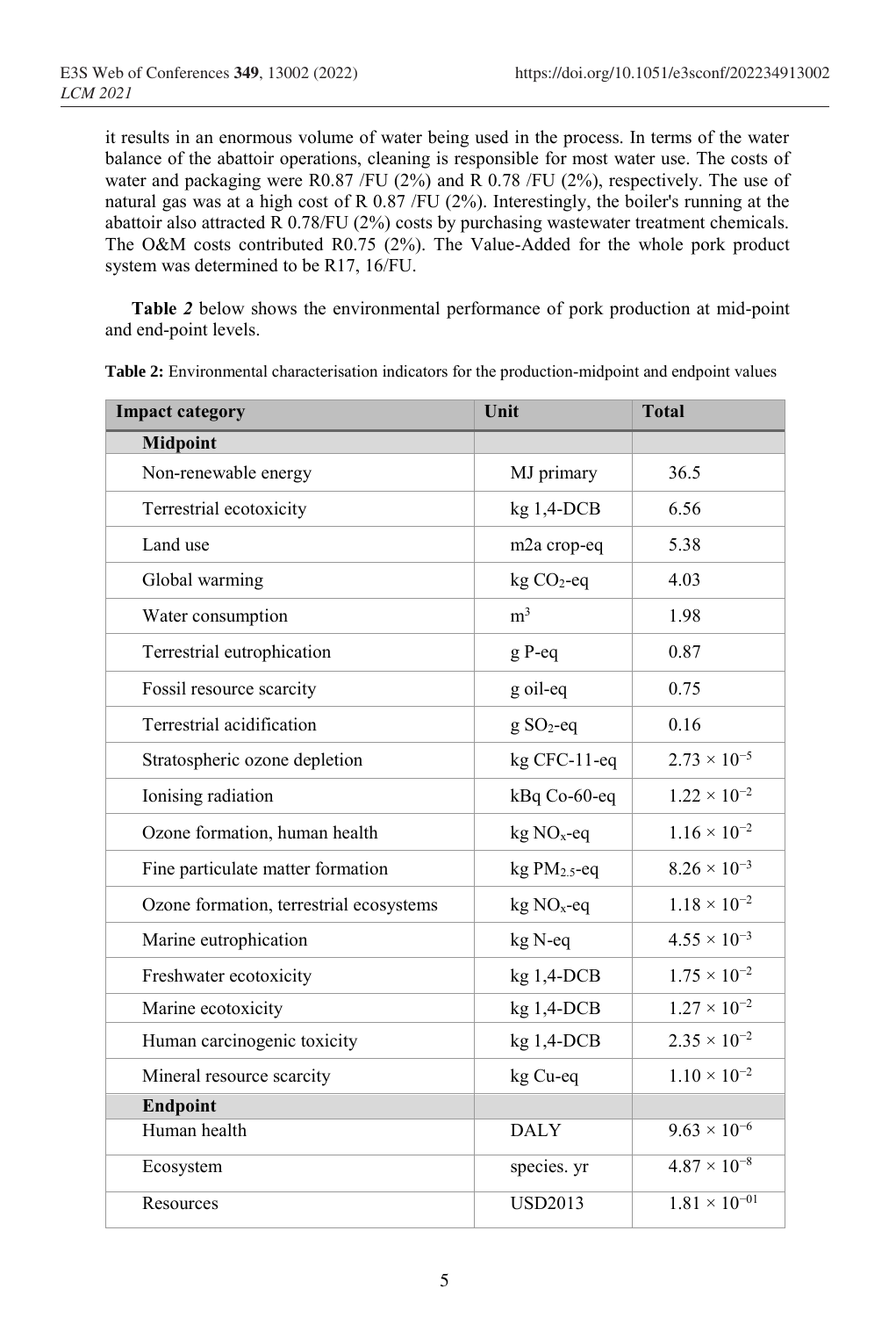Regarding environmental performances, the feed was recorded to be responsible for the highest environmental impacts in the overall pork production system. The environmental performance results show that the production of pork contributed 36.46 MJ of non-renewable energy use. The electricity needs contributed 34% and maize 31%, which is over half the total contributions from the two inputs for non-renewable energy use in terms of contribution. The other highest contributors were wheat grain (15%), barley grain (5%), rapeseed (3%), and soybean (2%), all of which were under 15%. Additionally, plastic packaging from the abattoir contributed 6% to non-renewable fossil fuel use. The abattoir subsystem had a high use of electricity (51%), followed by coal (4%) and LPG (4%).

The farm production system contributed 4.01 kg  $CO<sub>2-eq</sub>$  to the overall GWP score regarding climate change. The highest contributors were feed production (growing of maise, soya, wheat, and barley). The electricity usage and maise production were responsible for 20%, whereas the soya meal and wheat grain contributed 10%. Farm electricity, which contributed 13%, is used to prepare and mix feed, provide lighting and heating, and cool the pig enclosures. The overall GWP for this study was determined to be 4.03 kg  $CO<sub>2-eq</sub>$ .

For the abattoir contributions, electricity usage contributed around 68%, plastic packaging 28%, and coal usage at the boiler 7%. The electricity use at the abattoir is driven by the demand for cooling the product through refrigeration and operating energy systems such as motors, fans, and compressors. The other contributor to the abattoir is the production of packaging plastic used to package the finished product to the market. The terrestrial ecotoxicity results were 2.85 kg 1,4-DCB, while the total terrestrial acidification score was  $0.190$  g SO<sub>2-eq</sub>. The electricity used at the abattoir contributed 88% of terrestrial acidification, with the packaging contributing less than 10%. Pork production contributes to freshwater and terrestrial eutrophication because of fertiliser used to grow feed and waste management at the pig farm. Terrestrial eutrophication of 0.86 g P-eq was recorded. The marine eutrophication of 4.55 g N-eq was attributed to the farm production subsystem. Feed production showed the highest share with more than 52%, followed by pig housing with a share of 36%. Eutrophication during the slaughtering stage originated from organic pollutants and nitrogenous and phosphorous compounds in the wastewater.

For 1 kg of pork, 5.38 m2a was required. The feed producing process was the most significant contributor to land use, with wheat (40%), maise (23%), oat bran (8%), soybean feed (17%), and rapeseed (8%) all contributing. The production of 1 kg of pork consumed 1.98 m<sup>3</sup> of water, with the abattoir and feed production being significant contributors to water consumption. The abattoir subsystem is responsible for 74% of water use, which shows that  $0.365$  m<sup>3</sup> was used in animal production, with maise responsible for 15%, wheat, 8%, and barley grain 2%. In terms of end-point results, the pork produced in South Africa contributed  $9.63 \times 10^{-6}$  DALY to human health impacts. The ecosystem diversity was  $4.87 \times 10^{-8}$  species. yr. and the resource availability impact were 0.18 USD2013.

For the human health environmental impact indicator, the pork meat production system eco-efficiency was  $5.61\times10^{-7}$  DALY/R, the ecosystem quality impact indicator was 2.84  $\times$  $10^{-9}$  species.yr./R and the resource availability was  $1.05 \times 10^{-2}$  USD 2013/R. The farm is credited for the most considerable environmental impacts, based on findings (solely because of on pork feed production process), for all impact categories evaluated in the assessment. These are primarily attributable to several products (grains, maise, barley, and soybean).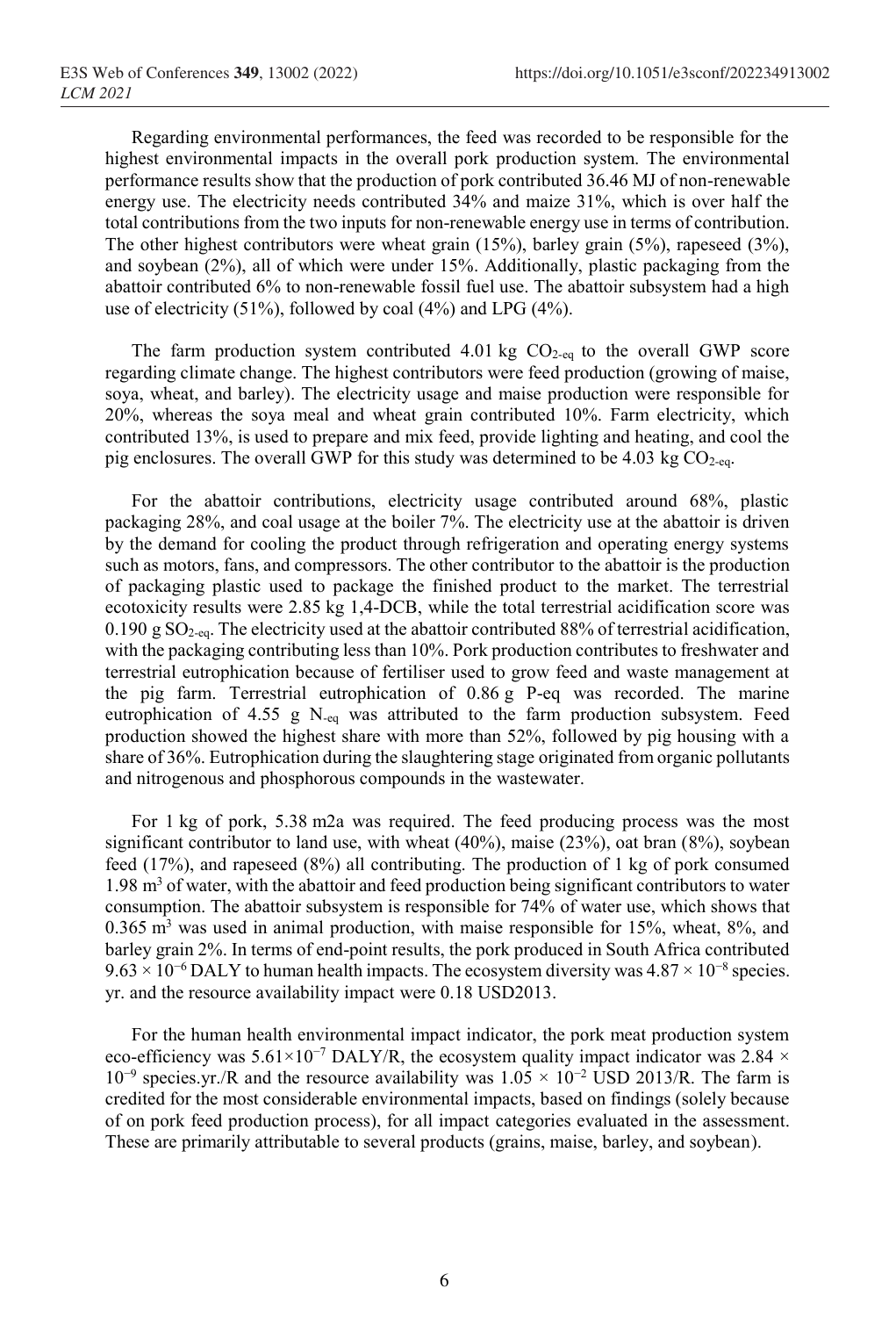#### **4 Discussion**

The ISO 14045 framework was applied successfully in this research to quantify the baseline eco-efficiency of a South African pork production system from cradle to abattoir gate. The results showed that the animal production system's higher negative environmental impact is attributable to the background system, which accounts for energy production, feed, and fuels for transport.

In the product system assessment, all costs linked to the production of pork were calculated. The LCC calculations showed that the economic hotspots were both animal feed and the abattoir at the farm. There is extensive use of natural resources to produce pork meat. South Africa generates most of its electrical energy used in this study from coal. There is a potential to install renewable energy resources such as biogas technology by valorising the pig value chain's wastes. Valorisation of waste could help the production system drive a circular economy and improve the non-renewable energy value.

Agricultural practices, in conjunction with pork processing, have a significant role in global environmental issues. The research examined the economic and environmental consequences of pork processing in South Africa from a cradle-to-abattoir gate context, thereby providing the pork industry's first eco-efficiency analysis.

Eco-efficiency assessment is a tool for the relative evaluation of different systems [2]; thus, these results could be used only as a reference point for the assessment of various suggested measures for eco-efficiency improvement or cross-comparison with the ecoefficiency of pork meat production system. As can be seen, these results are essential to the decision-makers in the pork meat industry. The calculated eco-efficiency indicators' values could serve as reference values in further research work and for decision-makers. The developed method is not case study specific and has been applied successfully to another product system with quite different characteristics.

 The eco-efficiency concept has some strengths and weaknesses associated with it. The strengths of the concept [18], are based on its potential to provide a clear operational action strategy for a policy on sustainable development, as well as a variety of indicators of its direction. The weakness of the concept is based on its multidisciplinary theoretic basis, the nature and uncertainties of environmental problems, and other measurement difficulties. This means that the eco-efficiency concept, though it falls under the industrial ecology concept, also uses economic thinking. In this study, it was difficult to get economic data as companies do not feel comfortable sharing sensitive information.

## **5 Conclusions**

The methodology addressing eco-efficiency has enabled us to identify the primary areas of concern in pig processing's environmental and economic performance. According to the author's knowledge, this study is the first in South Africa to use for pork meat production. The research demonstrated that an assessment like this might enable pork farmers, and local government agencies, to introduce sustainable pork meat processing options. An appealing strategy could be to use eco-efficiency as a viable tool to compare the performances of various pork producers.

To ensure the competitive development of goods and services, balancing economic and environmental indicators is essential, and this research accomplished that. Another recommendation is that it could also be valuable to consider a socio-economic scenario for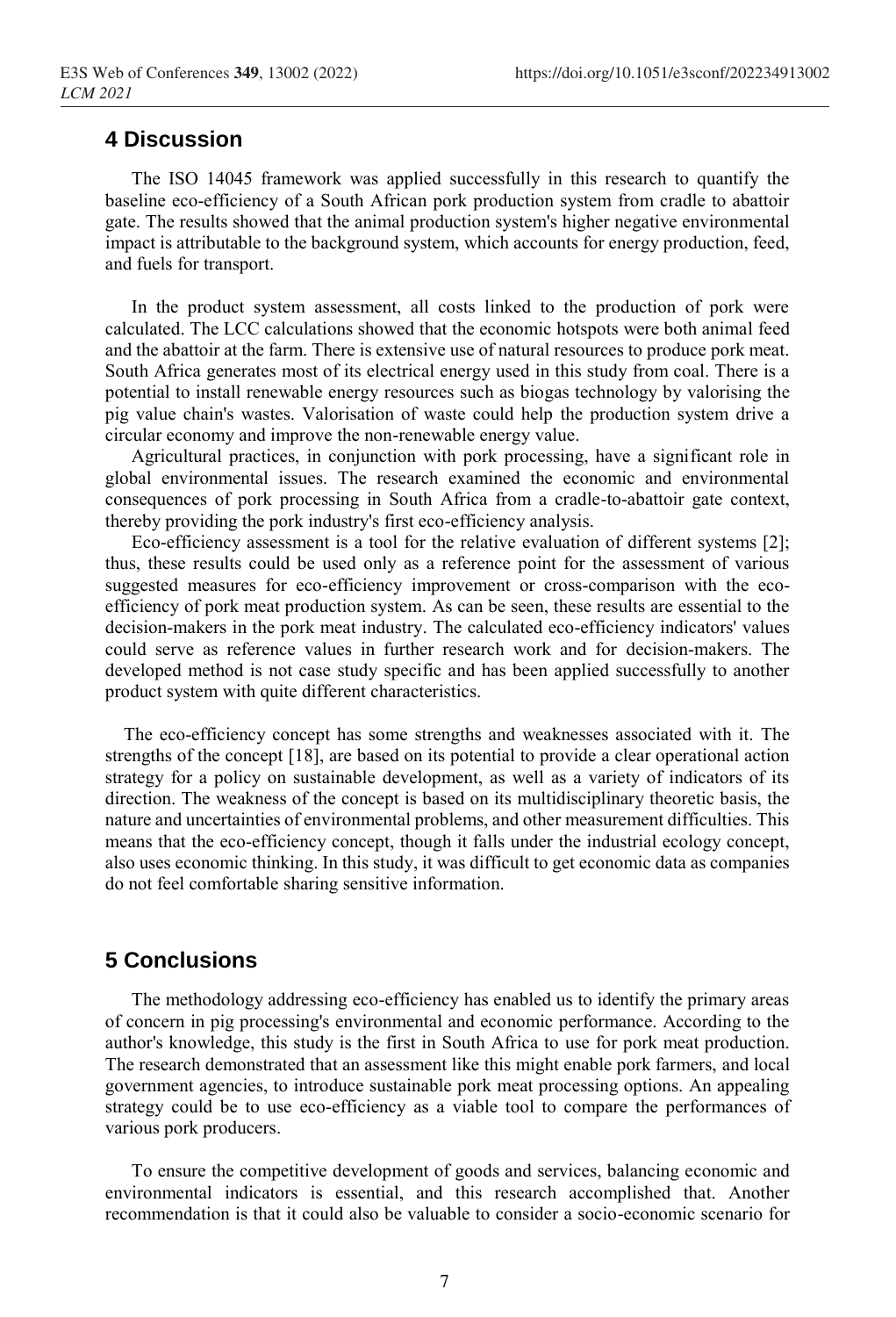the same framework proposed within an eco-efficiency assessment. Considering the socioeconomic strategy would allow for a complete assessment of the pork meat sector's sustainability by determining all pillars of sustainable development. The values of the calculated eco-efficiency indicators could serve as reference values in further research work and for decision-makers. As demonstrated in this study, the eco-efficiency framework developed helps accommodate an increasing requirement from society for industries to report on topics such as environment, climate, and societal costs.

**Aknowledgement.** Chule Qalase would like to thank the Council for Scientific and Industrial Research (CSIR) for funding and support on this project.

### **References**

- 1. DeSimone, L., & Popoff, F. (2000). Eco-efficiency: The Business Link to Sustainable Development. Cambridge: MIT Press.
- 2. SANS. (2014). SANS 14045: 2014 South African National Standard Environmental Management: Eco-efficiency Assessment of Product Systems – Principles, Requirements and Guidelines (Issue 014).
- 3. Mickwitz, P., Melanen, M., Rosenström, U., & Seppälä, J. (2006). Regional ecoefficiency indicators - a participatory approach. JCP, 14**(18),** 1603–1611. <https://doi.org/10.1016/j.jclepro.2005.05.025>
- 4. Saling, P., Kicherer, A., Dittrich-Krämer, B., Wittlinger, R., Zombik, W., & Schmidt, I., Schrott, W., & Schmidt, S. (2002). Life cycle management eco-efficiency analysis by BASF: The method. The International JLA, 7**(4),** 203–218.
- 5. Permpool, N., Mahmood, A., & Ghani, H. U. (2021). An Eco-Efficiency Assessment of Bio-Based Diesel Substitutes: A Case Study in Thailand. 1–11.
- 6. Caiado, R. G. G., de Freitas Dias, R., Mattos, L. V., Quelhas, O. L. G., & Leal Filho, W. (2017). Towards sustainable development through the perspective of eco-efficiency - A systematic literature review. JCP, 165, 890–904. <https://doi.org/10.1016/j.jclepro.2017.07.166>
- 7. Secchi, M., Corrado, S., Beylot, A., Sala, S., & Sany, E. (2019). Assessing the decoupling of economic growth from environmental impacts in the European Union: A consumption-based approach. JCP, 236, 117535. <https://doi.org/10.1016/j.jclepro.2019.07.010>
- 8. Stanchev, P., & Ribarova, I. (2016). Complexity, assumptions, and solutions for ecoefficiency assessment of urban water systems. JCP, 138, 229–236. <https://doi.org/10.1016/j.jclepro.2016.03.113>
- 9. Lorenzo-Toja, Y., Vázquez-Rowe, I., Amores, M. J., Termes-Rifé, M., Marín-Navarro, D., Moreira, M. T., & Feijoo, G. (2016). Benchmarking wastewater treatment plants from an eco-efficiency perspective. STE, 566–567, 468–479. <https://doi.org/10.1016/j.scitotenv.2016.05.110>
- 10. Petit-Boix, A., Arnal, C., Marín, D., Josa, A., Gabarrell, X., & Rieradevall, J. (2018). Addressing the life cycle of sewers in contrasting cities through an eco-efficiency approach. JIE, 22**(5),** 1092–1104.<https://doi.org/10.1111/jiec.12649>